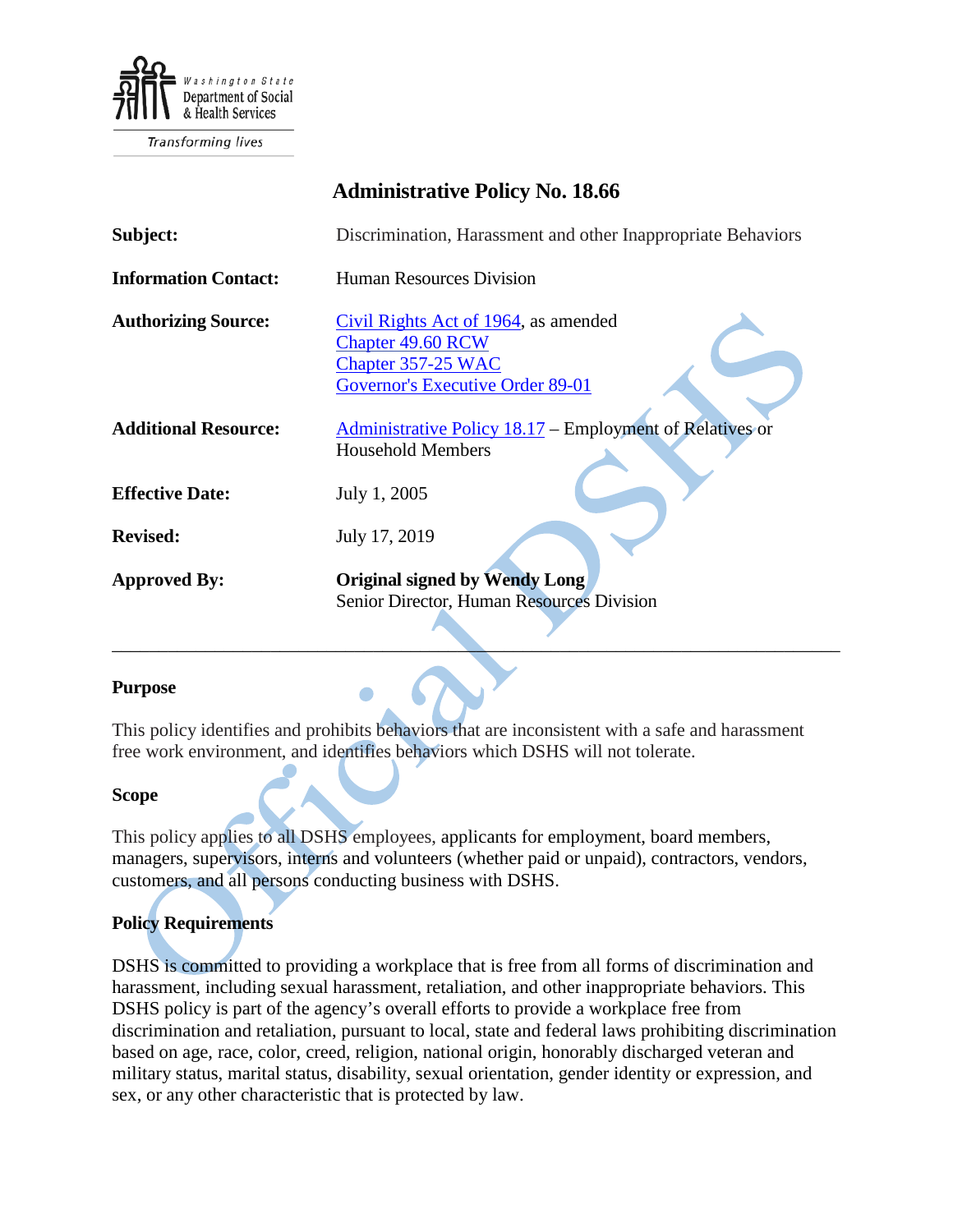Administrative Policy No.18.66 July 17, 2019 Page 2

This policy is also part of the DSHS commitment to diversity and inclusion, and a workplace that is free from harassment, disrespect, and divisiveness.

DSHS will not tolerate discrimination, harassment, or inappropriate behaviors of any kind. Through this policy DSHS will educate its employees and work to prevent these behaviors from occurring. When behaviors that might violate this policy are substantiated, appropriate action will be taken.

Actions that do NOT violate this policy include the appropriate exercise of supervisory responsibilities. These responsibilities include, but are not limited to:

- Providing direction or feedback about an employee's job performance and behavior;
- Monitoring and follow-up actions on job performance;
- Guidance to change or adjust job priorities.

# **A. Prohibited actions**

- 1. **The following actions are prohibited:**
	- A. **Sexual harassment is prohibited**: Sexual harassment is defined as unwelcome language or conduct of a sexual nature, or language or conduct that is because of sex, when:
		- i. Such language or conduct has the purpose or effect of unreasonably interfering with an individual's work performance or creating an intimidating, hostile, or offensive work environment (this can happen even if the complaining party is not the intended target of the sexual harassment);
		- ii. Such conduct is made either explicitly or implicitly a term or condition of employment; or,
		- iii. Submission to or rejection of such conduct is used as the basis for employment decisions.
	- B. **Other forms of harassment are prohibited:** Harassment occurs through verbal, non-verbal, or physical conduct that denigrates, shows hostility or aversion toward an individual because of their race, color, religion, gender expression, sexual orientation, gender identity, national origin, marital status, age, honorably discharged veteran or military status, genetic information, or disability (including use of a trained dog guide or service animal), or that of their relatives, friends, or associations. While not prohibited by law, DSHS prohibits these same forms of harassment toward an individual because of his or her status as a victim of domestic violence, sexual assault, or stalking.
	- C. **Retaliation is prohibited:** Retaliation against any person for filing a complaint about any prohibited behavior including allegations of discrimination or harassment, for cooperating or participating in an investigation of such a complaint, including serving as an investigator, or for opposing discriminatory employment practices will not be tolerated. Retaliation could include, but is not limited to, harassment or adverse employment actions.
- 2. **Reporting prohibited action violations to HRD:** The human resources division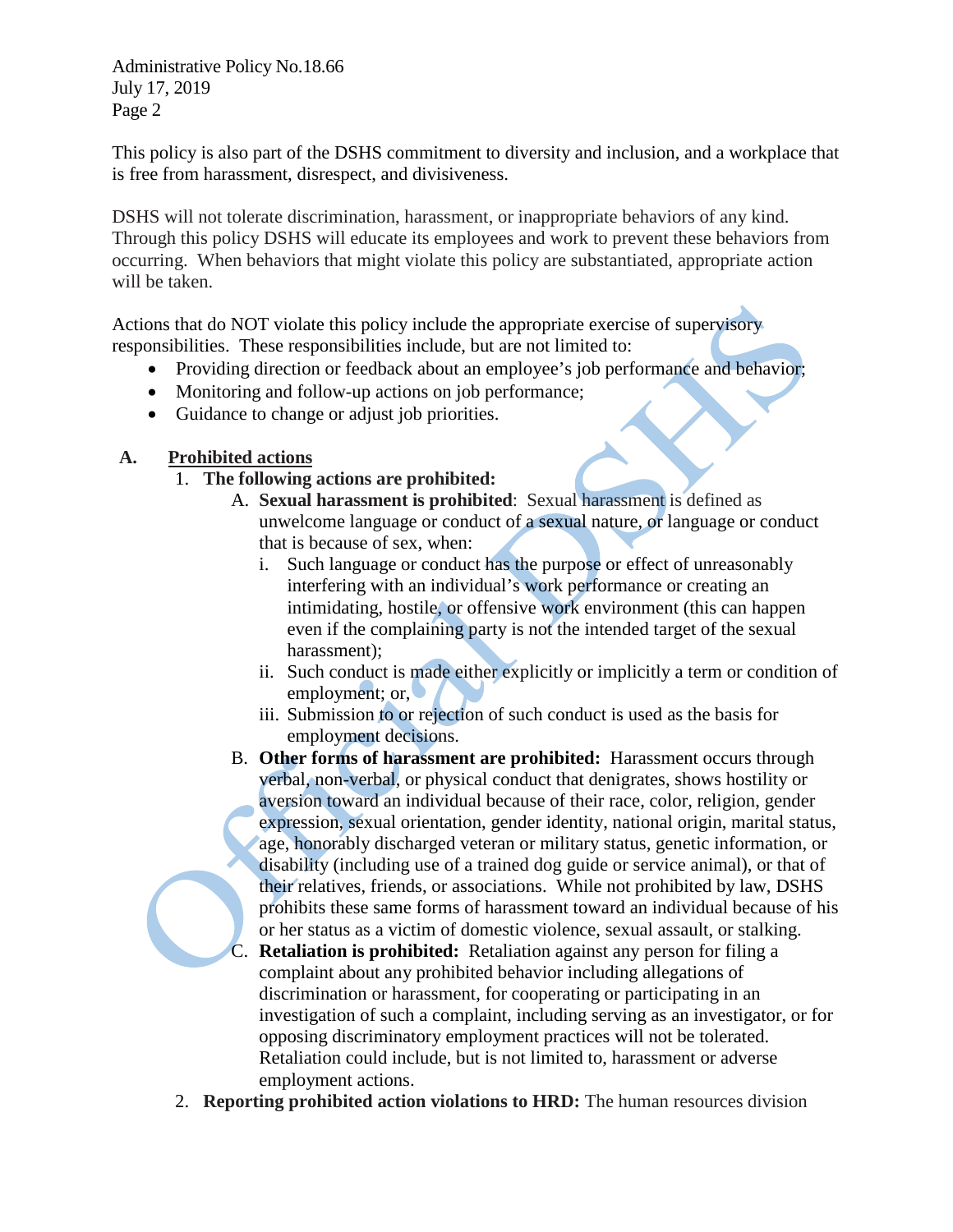(HRD) employee investigations unit is responsible to evaluate and, where necessary, determine the investigative approach for all violations of section A.1 of this policy. Violations of section A.1 may be reported by anyone to the HRD employee investigations unit using any of the following approaches:

- EMAIL: iraucomplaints@dshs.wa.gov
- VOICE: (360) 725-5821 or 1-800-521-8060
- TTY: (360) 586-4289 or 1-800-521-8061
- FAX: (360) 586-0500
- 3. **External process for reporting prohibited action violations** Reporting harassment to DSHS does not stop a person covered by this policy from also making a complaint in a different forum. All persons covered by this policy have the right to file discrimination, harassment, and retaliation complaints with outside agencies, such as the Washington State Human Rights Commission (WSHRC) and the United States Equal Employment Opportunity Commission (EEOC). There may also be applicable local laws preventing harassment and county or city agencies that can investigate claims of harassment. Reports may be made to:
	- Washington State Human Rights Commission (HRC) [www.hum.wa.gov;](http://www.hum.wa.gov/) 1-800-233-3247
	- US Equal Employment Opportunity Commission (EEOC) [www.eeoc.gov;](http://www.eeoc.gov/) 1-800-669-4000, 1-844-234-5122 (ASL Video Phone)

## **B. Supervisor/employee personal relationships**

- 1. A DSHS employee must notify the appointing authority if the employee is contemplating entering into or continuing a relationship that is romantic or sexual in nature with another employee where one employee is, or will be, in the chain of command or in a lead worker role over the other employee.
- 2. When the appointing authority becomes aware of the relationship, he or she will review the situation with DSHS human resources. The review will include:
	- a. An assessment of reporting relationships.
	- b. The effect on co-workers and other relevant factors.
	- c. Whether moving one or more of the involved employees to another position within the administration is necessary. If so:
		- i. The appointing authority will consult with HRD to determine the employee to be moved. The final decision will be based on which move will be least disruptive to the administration as a whole.
		- ii. If positions are available for involved employees in other program areas, and if the appointing authority finds that moving any involved employee would be no more disruptive than moving another involved employee, the involved employees may decide who will apply for a new position.
		- iii. If the employees cannot reach a decision, or the employee is not chosen for the position to which he or she has indicated an interest to alleviate the reporting relationship, the employees will contact the appointing authority. Management will make the final decision based on business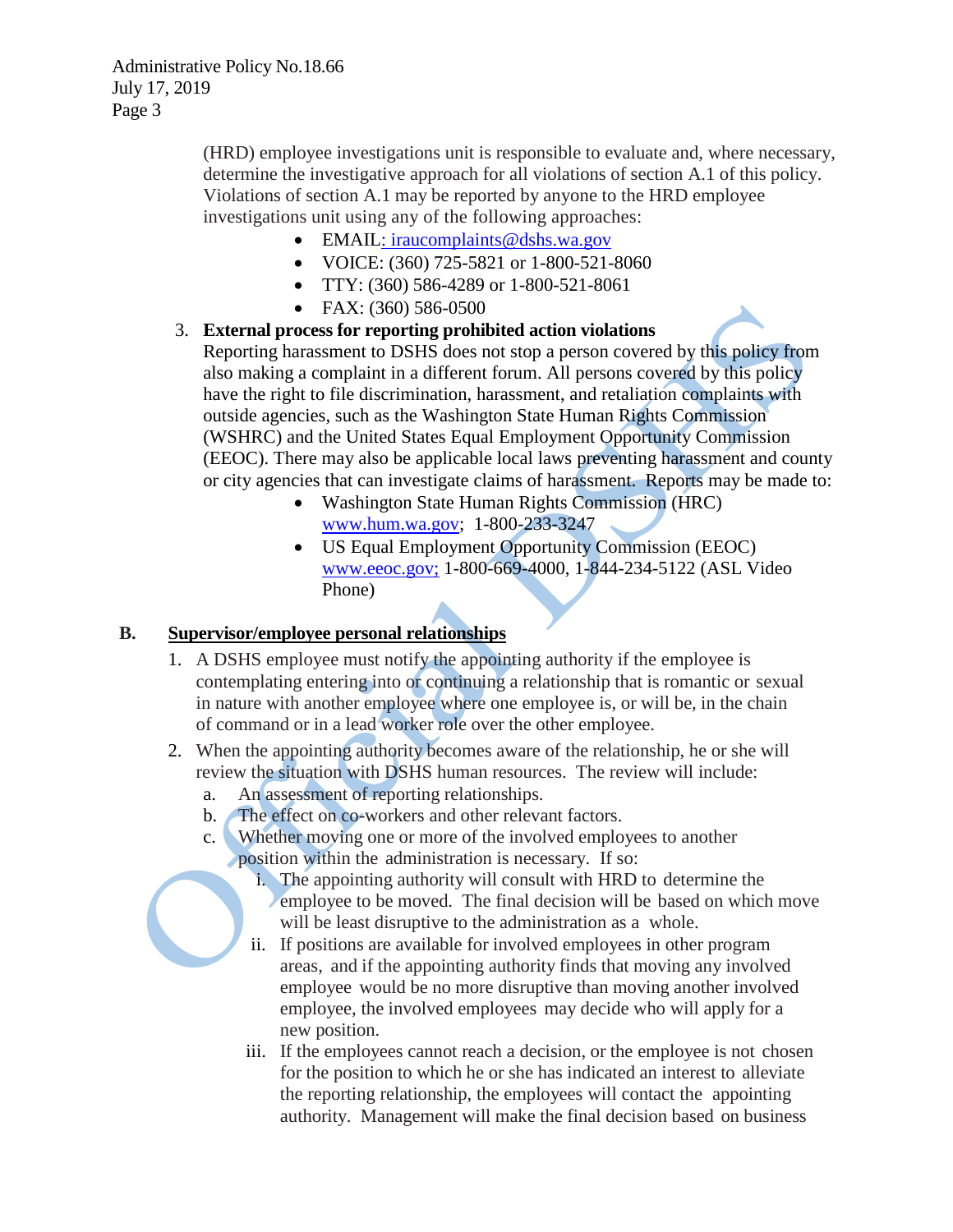needs.

- iv. The appointing authority may also move any involved employee(s) of consenting romantic or sexual relationship to a different chain of command, or take other actions as appropriate.
- 3. The requirements contained in section B (this section) do not apply to personal relationships between employees who do not work in the same chain of command or to employees who do not have lead work, supervisory, or management responsibilities over the other employee. This requirement also does not apply to employment of relatives or household members, which is covered by the separat[e DSHS Administrative Policy 18.17,](http://one.dshs.wa.lcl/Policies/Administrative/DSHS-AP-18-17.pdf) Employment of relatives or household members.

## **C. Inappropriate behaviors**:

- 1. **Inappropriate behaviors prohibited**. It is the policy of the DSHS that all employees have the right to conduct their work activities in an environment that is free from any form of inappropriate behavior. Inappropriate behavior means behaviors that create a disrespectful, intimidating, or offensive environment or that interfere with an employee's work performance. Inappropriate behavior does not include behaviors based on a person's protected group status that are covered in section A.1 of this policy.
- 2. Conduct that violates section C.1 may include, but is not limited to verbal, nonverbal, and physical behaviors or conduct.
- 3. **Reporting inappropriate behavior.** Allegations of inappropriate behaviors may come from other employees, volunteers, contactors, members of the public, or others doing business with DSHS.
	- a. Employees observing or who become aware of inappropriate behavior violating section C.1 of this policy must promptly report it to any supervisor in their chain of command or to the human resources division staff assigned as the primary HR resource to the functional unit led by the appointing authority. This report may be made orally or in writing.
	- b. When supervisors or managers become aware of potential or alleged misconduct, within their chain of command, they must handle the issue in accordance with the direction provided by their appointing authority. Any allegation of misconduct which might potentially lead to a written reprimand, reduction in pay, suspension, demotion, or dismissal must be promptly reported to the appropriate appointing authority.
	- When supervisors or managers become aware of inappropriate behavior which violates section C.1 outside of their chain of command, they must report the allegation to either the accused employee's supervisor, their appointing authority, or both.
	- d. Appointing authorities, supervisors, and managers must consult with their assigned HRD representative in determining the appropriate approach to the intake or investigation.

## **D. Location and timing of behavior**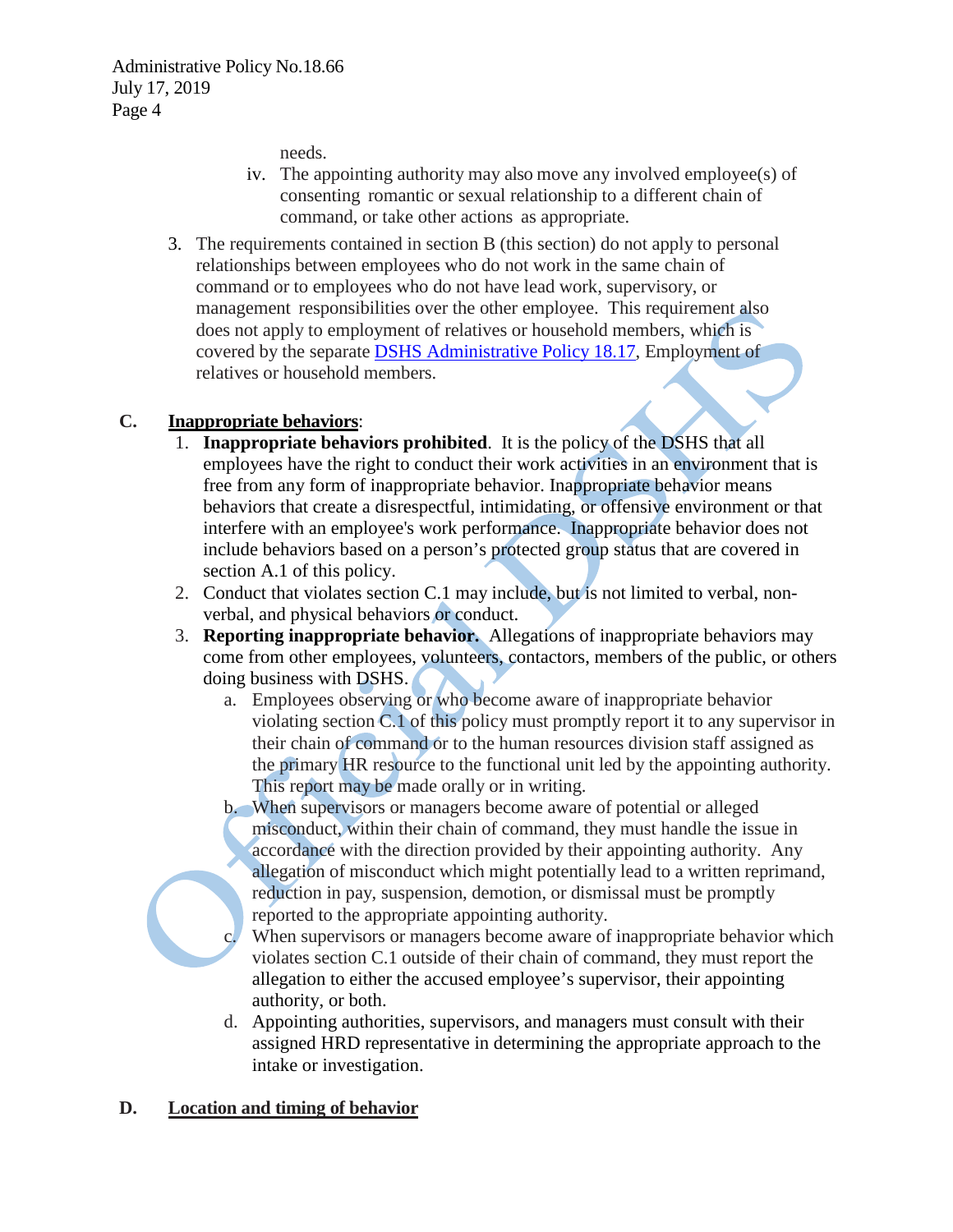Behaviors that violate this policy are not limited to the physical workplace. Violations can occur during travel, at events sponsored by DSHS, or via phone, email, text, social media or any form of electronic communication. Such behavior can also occur outside of scheduled work time. Persons covered by this policy who engage in discrimination, harassment, and other inappropriate behavior outside of the workplace or outside of work hours will be subject to disciplinary action as outlined in section F of this policy.

# **E. Roles and responsibilities**

- 1. **All DSHS employees are responsible to**:
	- a. Exhibit appropriate behavior and comply with this policy
	- b. Report violations of section A.1 of this policy to their immediate supervisor or chain of command, to the supervisor of the alleged offending employee or their chain of command, and to the HRD as provided in section A.3 of this policy.
	- c. Report allegations of inappropriate behaviors as outlined in section C.3 of this policy.
- **2. Managers and supervisors, are additionally responsible to:**
	- a. Model appropriate behavior.
	- b. Provide each employee with a copy of the [Nondiscrimination Policy](https://www.dshs.wa.gov/sites/default/files/SESA/publications/documents/22-171.pdf) brochure (DSHS 171) upon hire.
	- c. Ensure new employees receive training on this policy within the first six months of their employment.
	- d. Ensure staff review this policy annually and the review is documented in the employee's personnel file.
	- e. Stop and report all observed and reported allegations of behaviors which may violate this policy. If a complaint is reported to a supervisor or manager they must handle the complaint as provided in either section A.3 or section C.3 of this policy, or both.
	- f. Consult with the assigned HR manager and appointing authority to determine appropriate action calculated to stop harassment and discriminatory behavior, or other inappropriate behavior, that is observed or of which they become aware.
	- g. In situations where a person discloses prohibited actions outlined in section A.1 but does not want to make a formal complaint, or when the complaining party changes their mind and retracts the complaint, the manager or supervisor is still obligated to act upon the information and follow the reporting process contained in section A.3.
	- h. Appointing authorities are responsible to ensure appropriate corrective or disciplinary action has been taken when harassment, discriminatory behavior, or other inappropriate behavior occurs, and to provide closure to the complainant.
- **3. DSHS Human Resources will provide managers and employees with:**
	- a. Technical assistance and consultation on a case-by-case basis;
	- b. Training to prevent harassment, discrimination, and inappropriate behavior of a sexual nature in the workplace; and